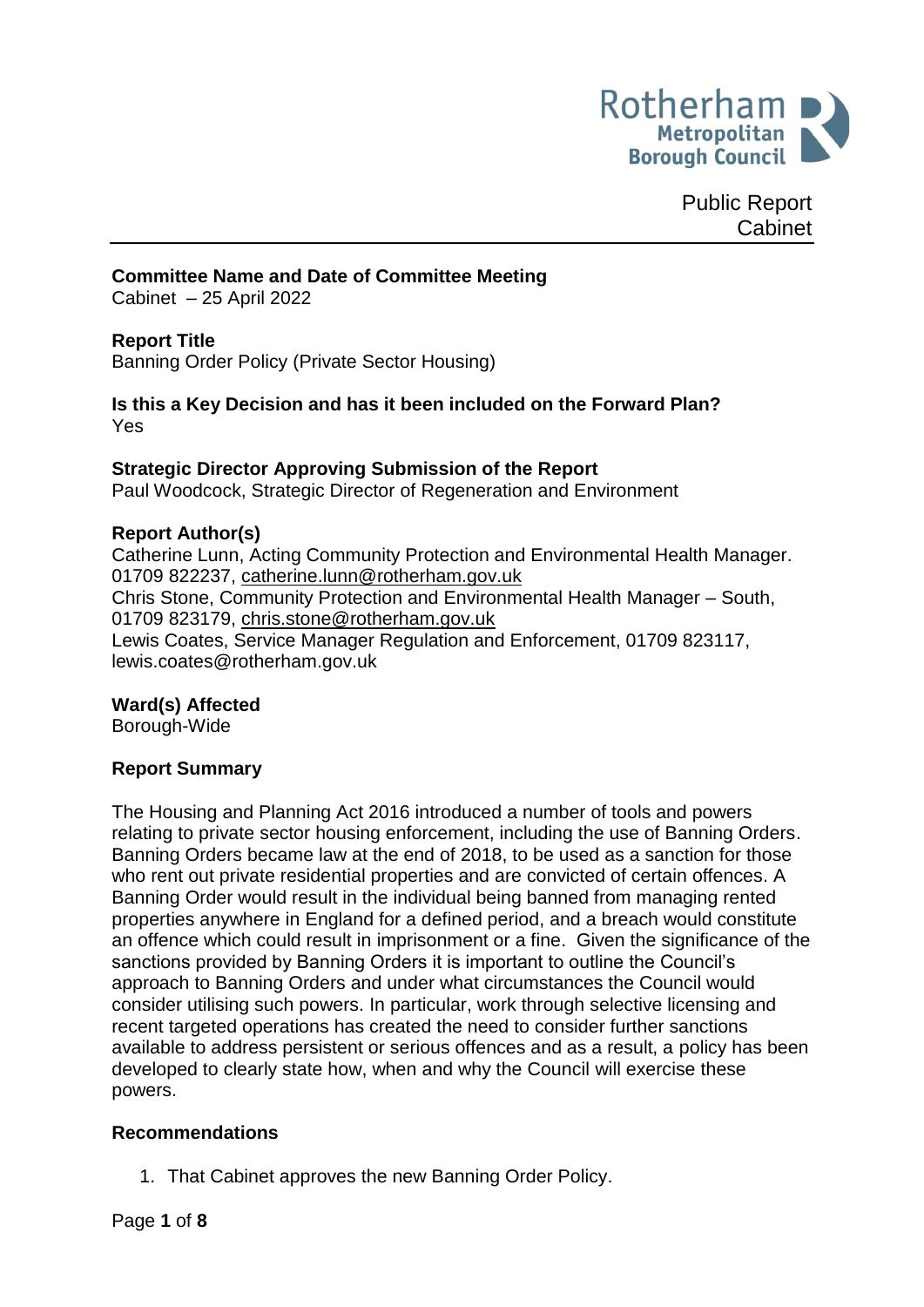### **List of Appendices Included**

Appendix 1 Banning Order Policy Appendix 2 Equalities Screening Assessment Appendix 3 Carbon and Climate Change Assessment

#### **Background Papers**

Housing and Planning Act 2016 The Housing and Planning Act 2016 (Banning Order Offences) Regulations 2017 Guidance for Local Authorities for Banning Order Offences under the Housing and Planning Act 2016

**Consideration by any other Council Committee, Scrutiny or Advisory Panel** None

**Council Approval Required** No

**Exempt from the Press and Public** No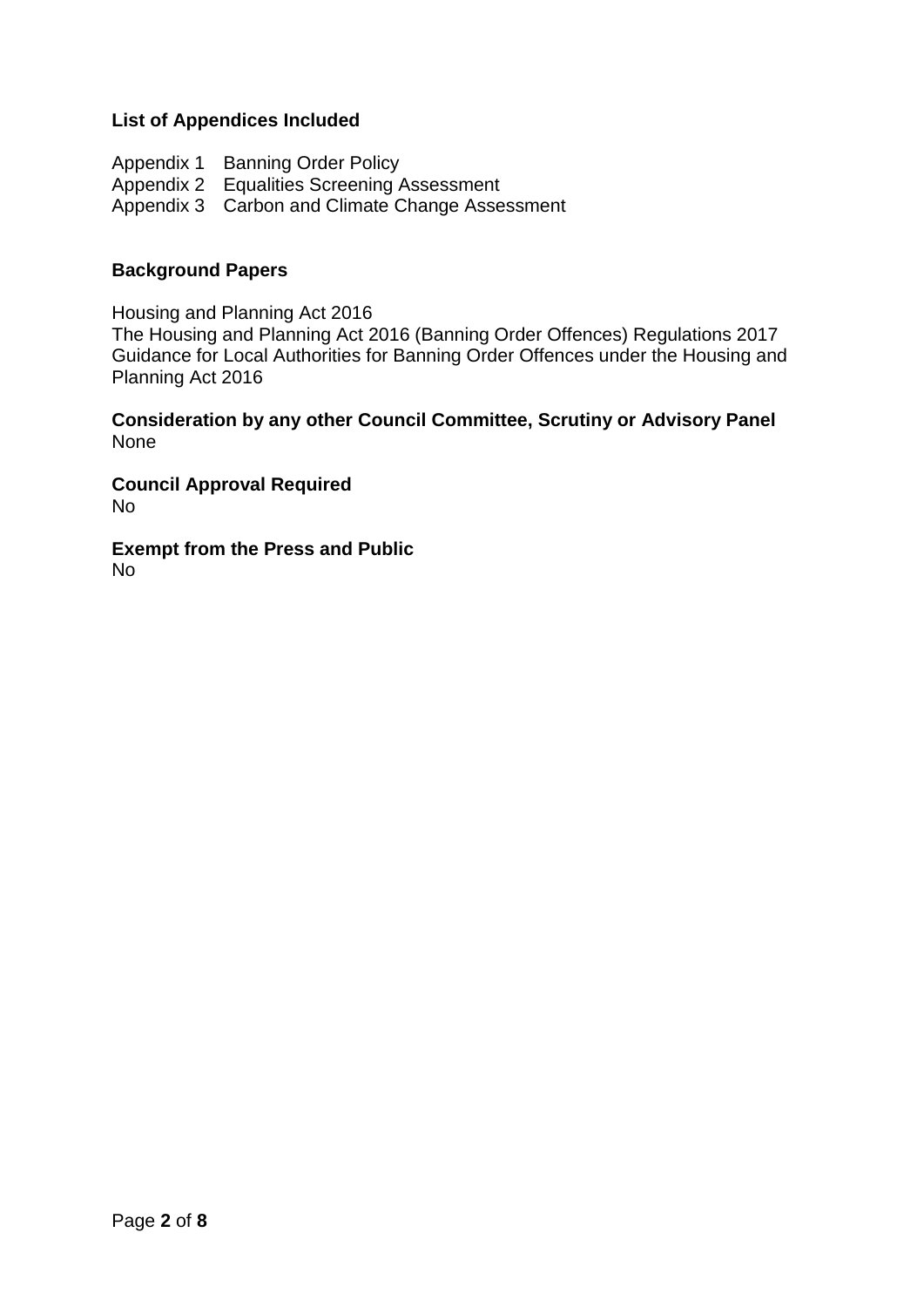# **Banning Order Policy (Private Sector Housing)**

## **1. Background**

- 1.1 The Housing and Planning Act 2016 introduced powers in 2018 for Local Authorities to seek Banning Orders against those who let private rented property, or who act as agents or property management for private rented property, where they have been convicted of a banning order offence, as defined in the Housing and Planning Act 2016 (Banning Order Offences) Regulations 2017.
- 1.2 Where a Banning Order is made, it prevents an individual from letting property, or engaging in agency or property management work related to privately rented property anywhere in the England.
- 1.3 A Banning Order also has the effect of determining an individual to be not 'fit and proper' to hold a licence under Parts 2 and 3 of the Housing Act 2004: Houses in Multiple Occupation Licences and Selective Licensing Licences respectively.

### **2. Key Issues**

- 2.1 The Housing and Planning Act 2016 gives the Council powers to seek a Banning Order based upon convictions of an individual involved in the private rented housing sector.
- 2.2 Legislation and non-statutory guidance specifies the process that the Council must follow if it seeks to apply for a Banning Order. This includes serving a Notice of Intent on the individual within six months of a conviction and allowing a minimum of 28 days for the individual to make representation to the Council.
- 2.3 If the Council then decides to continue to pursue a Banning Order they must make an application to the First-Tier Tribunal. It is the First-Tier Tribunal that will decide the application for a Banning Order based on a number of factors including: the seriousness of the offences, previous convictions, the likely effect of the Banning Order and whether the individual has been listed on the database of rogue landlords and agents.
- 2.4 The Banning Order process can be a long process but can be an effective tool for preventing individuals, their associates and family from having any involvement in the private rented housing sector. As an example, where an individual is served with an Improvement Notice under provisions of the Housing Act 2004, a period up to three months may need to be given to carry out repairs. If this Notice is then breached it could be a further eight months before a Court hearing and conviction. Only then can the Council consider an application for a Banning Order.
- 2.5 Where a Banning Order is imposed by a First-Tier Tribunal, the individual is prohibited from transferring assets, including to their family and/or associates.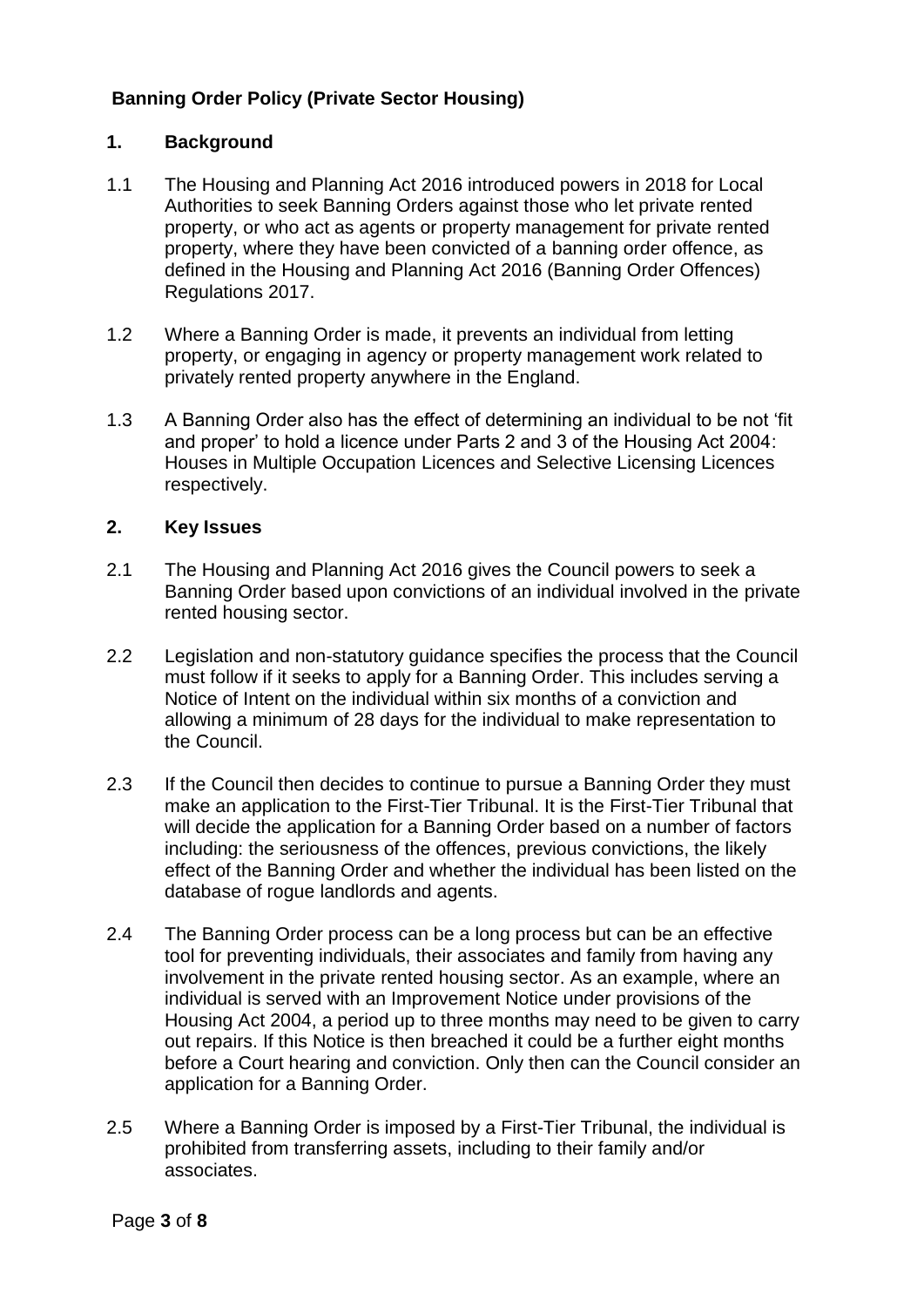- 2.6 Consequently, an individual who is subject to a Banning Order may decide to leave the property vacant, in which case the Council may consider an Interim or Final Management Order which allows the Council to control the letting of the properties. This does however also come with an obligation to ensure that the properties meet legal requirements which is likely to be costly.
- 2.7 Banning Orders provide a potentially useful tool for excluding landlords, agents and property management agencies from the private rented sector where relevant convictions exist. This power adds to the tools that are available to the Council to use in relation to those individuals who routinely offer poor housing conditions, often to the poorest and most vulnerable people in society.
- 2.8 Given the significance of the sanction provided by Banning Orders it is important to outline the Council's approach to Banning Orders and the circumstances under which the Council would consider utilising such powers. A Policy detailing this approach is attached at Appendix 1.

### **3. Options considered and recommended proposal**

3.1 Consideration has been given to not using this discretionary power. However, there is a clear public interest in managing landlords who commit serious offences effectively, both to protect their tenants and to protect the wider community.

### **4. Consultation on proposal**

- 4.1 Officers have consulted with relevant internal colleagues, including Housing colleagues, legal and finance. The Banning Order Policy lays out the process that is contained within legislation to ensure that the Council's approach is transparent. Strategic Housing within Adult Care, Housing and Public Health have noted that the potential to use Banning Orders are a necessary tool to improve the private rented sector and protect tenants. The Service has seen an increase in unregulated and /or unaccredited agents and landlords advertising rented properties through social media, without any appropriate letting background. A number of landlords have now, as a result of Selective Licensing, been found to be in breach of relevant legislation. This policy will offer the Council the means to take action against landlords and agents who have been convicted of certain offences, and who routinely offer poor housing, often to the poorest and most vulnerable in society
- 4.2 The Council's General Enforcement Policy is scheduled to be reviewed during 2022 and the Banning Order Policy will be appended to the General Enforcement Policy following approval. Upon review, the General Enforcement Policy will be subject to consultation with stakeholders and the public if required.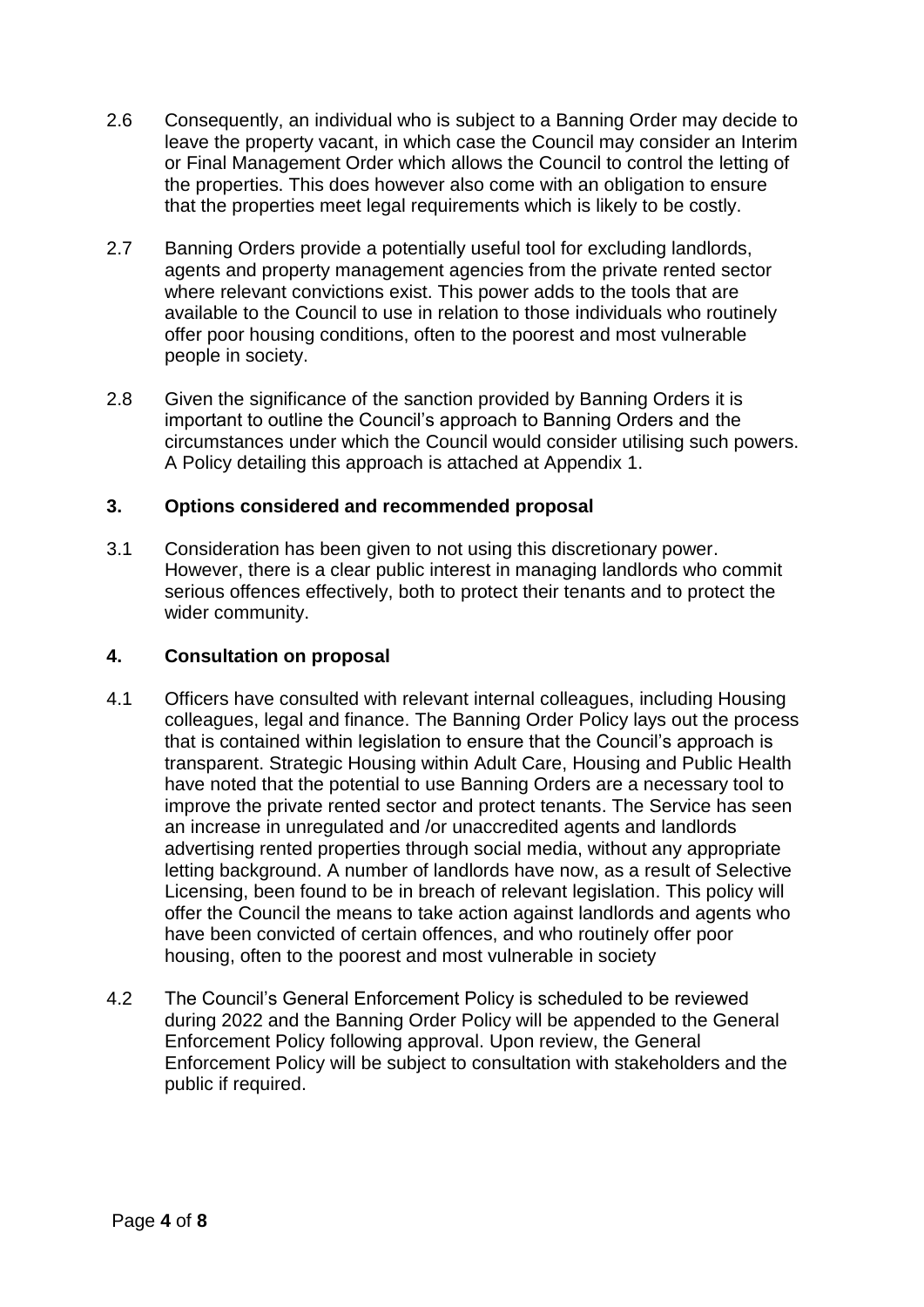## **5. Timetable and Accountability for Implementing this Decision**

- 5.1 The Banning Order Policy will be implemented following the Cabinet decision, subject to call-in.
- 5.2 The Assistant Director of Community Safety and Street Scene alongside the Head of Community Safety and Regulatory Services are accountable for implementing the decision.

### **6. Financial and Procurement Advice and Implications**

- 6.1 The costs of utilising these powers, including officer time and associated legal costs, will be contained within the approved revenue budget for this Service.
- 6.2 Should Banning Orders be breached and the Council be successful in conviction then the Courts may award costs to the Council.
- 6.3 Should the Council need to apply Interim or Final Management Orders, due consideration will be given to the financial consequences as part of the legal process and costs applied for.

### **7. Legal Advice and Implications**

- 7.1 Section 14 of the Housing and Planning Act 2016 defines a Banning Order as being made by a First-Tier Tribunal banning a person from letting, or engaging in agency or property management work in respect of private rented property.
- 7.2 Section 15 of the Housing and Planning Act 2016 gives powers to Local Authorities to make an application for a Banning Order against an individual who has been convicted of a banning order offence.
- 7.3 Importantly section 15 (3) specifies the steps that the Council must take to apply for a Banning Order in that they must give notice to the individual of intended proceedings:
	- a) informing the person that the authority is proposing to apply for a banning order and explaining why,
	- b) stating the length of each proposed ban, and
	- c) inviting the person to make representations within a period specified in the notice of not less than 28 days ("the notice period").
- 7.4 Section 15 (4) stipulates that the Council must consider any representations made by an individual in receipt of a notice of intended proceedings.
- 7.5 The timeframe in which the Council can apply for a Banning Order is limited by section 15 (6) which requires the application to be made within six months of the date that the individual was convicted.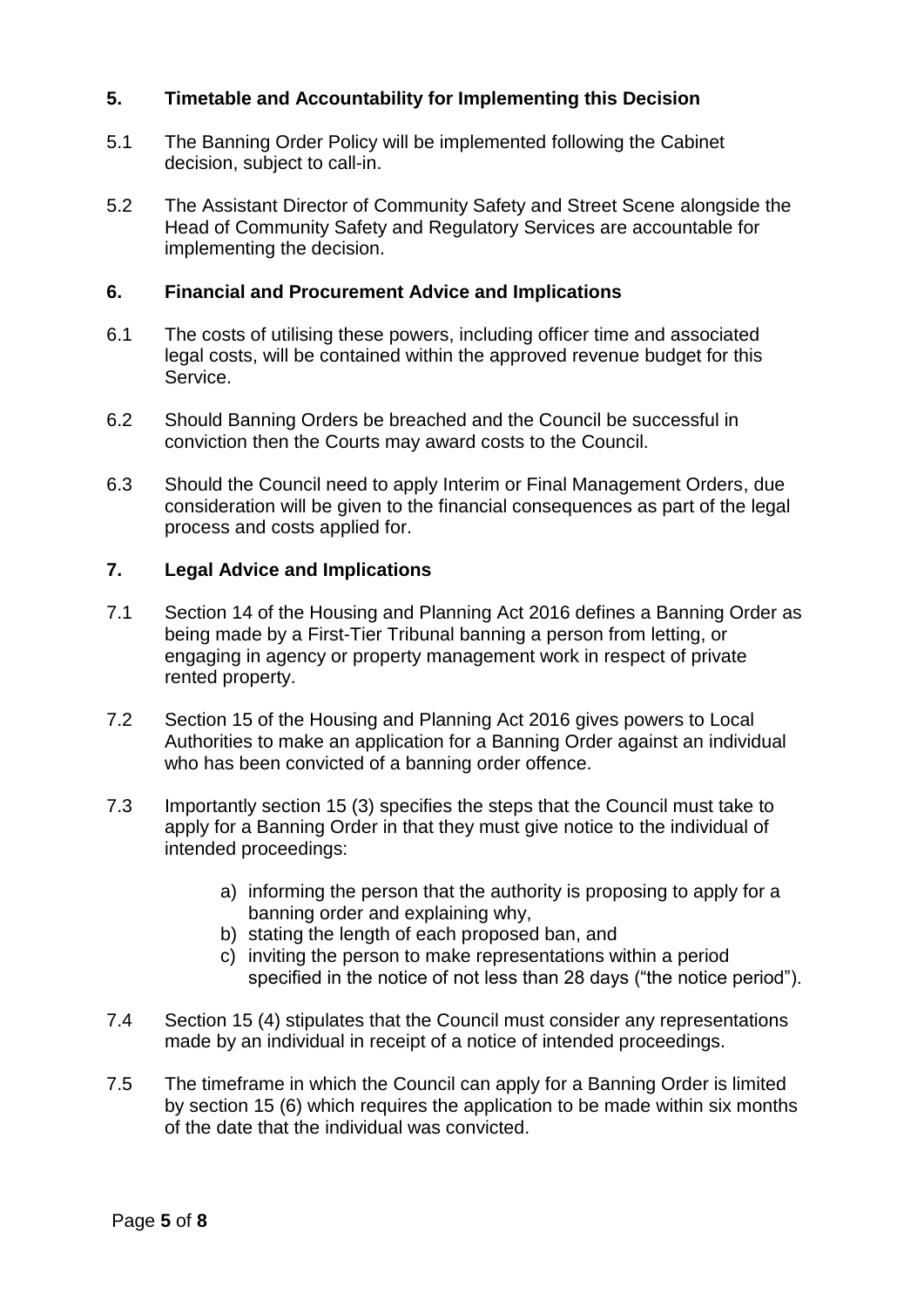- 7.6 Section 16 of the Housing and Planning Act 2016 details that the First-Tier Tribunal may make a banning order where an individual who at the time of conviction was a residential property landlord or agent. In making this decision the First-Tier Tribunal should consider the seriousness of the offence, previous convictions, likely effect of the Banning Order on those affected by it and whether the individual has been listed on the database of rogue landlords and agents.
- 7.7 The minimum duration of a Banning Order is detailed in Section 17 (2) as being for 12 months. However, section 20 makes provision for those that are subject of a Banning Order to make application to revoke or vary the order.
- 7.8 Offences in relation to breaching a Banning Order are laid out in section 21, which upon summary conviction can be a custodial sentence up to 51 weeks or an unlimited fine or both. In addition, section 19 which gives powers to local authorities to request information, makes it an offence not to comply with such requests which upon summary conviction can result in an unlimited fine.
- 7.9 Banning Order breaches may also be dealt with by way of a financial penalty in accordance with section 23 and Schedule 1 of the Housing and Planning Act 2016 imposed by the Council. A maximum financial penalty of £30,000 is specified at section 23(5).
- 7.10 Section 26 and Schedule 3 make provision for interim and final management orders to be made within the meaning of the Housing Act 2004 where a Banning Order is in place.
- 7.11 The Housing and Planning Act 2016 at section 27 prohibits an individual who is subject to a Banning Order from unauthorised transfer of estate to a prohibited person, namely:
	- a) a person associated with the landlord,
	- b) a business partner of the landlord,
	- c) a person associated with a business partner of the landlord,
	- d) a business partner of a person associated with the landlord,
	- e) a body corporate of which the landlord or a person mentioned in paragraph (a) to (d) is an officer,
	- f) a body corporate in which the landlord has a shareholding or other financial interest, or
	- g) in a case where the landlord is a body corporate, any body corporate that has an officer in common with the landlord.

# **8. Human Resources Advice and Implications**

8.1 There are no human resources implications arising from this report.

# **9. Implications for Children and Young People and Vulnerable Adults**

9.1 The use of Banning Orders will contribute to protecting children, young people and vulnerable adults from rogue landlords.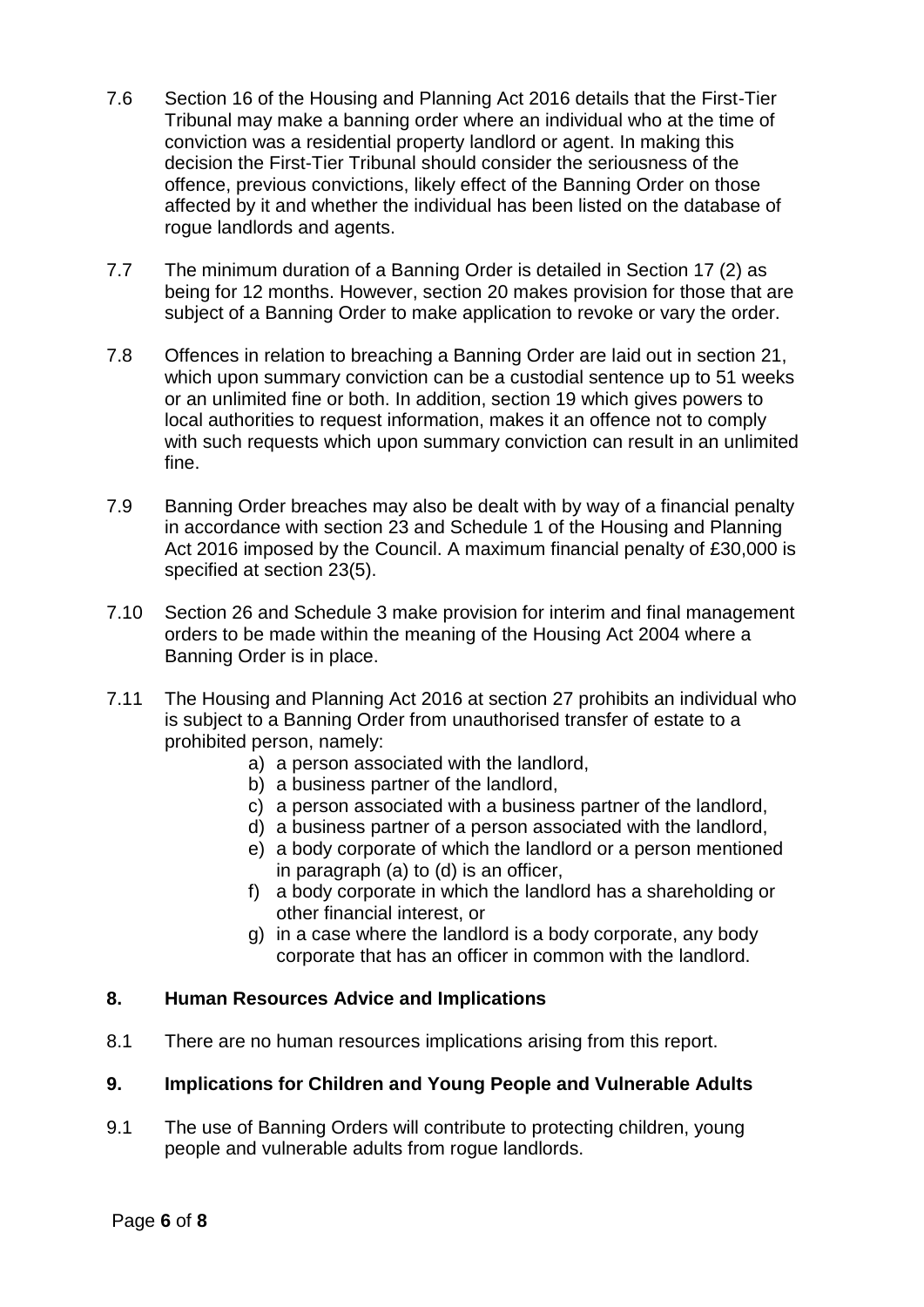# **10. Equalities and Human Rights Advice and Implications**

- 10.1 A screening assessment has been undertaken and is attached at Appendix 2
- 10.2 There are no equalities or human rights implications in relation to this Policy as it details provisions made within legislation.

# **11. Implications for CO2 Emissions and Climate Change**

- 11.1 The Policy will contribute to carbon reduction by ensuring that, in appropriate cases, properties are maintained to the appropriate standard.
- 11.2 A Carbon impact assessment is attached at Appendix 3

## **12. Implications for Partners**

12.1 The Policy is likely to place some demands on partners where information might be required in relation to convictions to support applications for Banning Orders, which primarily relates to law enforcement agencies such as the Police.

### **13. Risks and Mitigation**

- 13.1 Failure to utilise the powers available will negatively impact the Council's reputation in dealing with rogue landlords.
- 13.2 Failure to utilise the powers will ensure that the Council does not effectively address rogue landlords and consequently allow them to continue operating and affecting some of the most vulnerable residents in the Borough.

### **14. Accountable Officers**

Tom Smith, Assistant Director Community Safety and Street Scene Sam Barstow, Head of Service Community Safety and Regulatory Services Lewis Coates, Service Manager Regulation and Enforcement

Approvals obtained on behalf of Statutory Officers: -

|                                                                                  | <b>Named Officer</b>  | <b>Date</b> |
|----------------------------------------------------------------------------------|-----------------------|-------------|
| <b>Chief Executive</b>                                                           | <b>Sharon Kemp</b>    | 06/04/22    |
| Assistant Director of Finance &<br><b>Customer Services</b><br>$(S.151$ Officer) | <b>Graham Saxton</b>  | 05/04/22    |
| <b>Assistant Director of Legal</b><br><b>Services</b><br>(Monitoring Officer)    | <b>Phil Horsfield</b> | 05/04/22    |